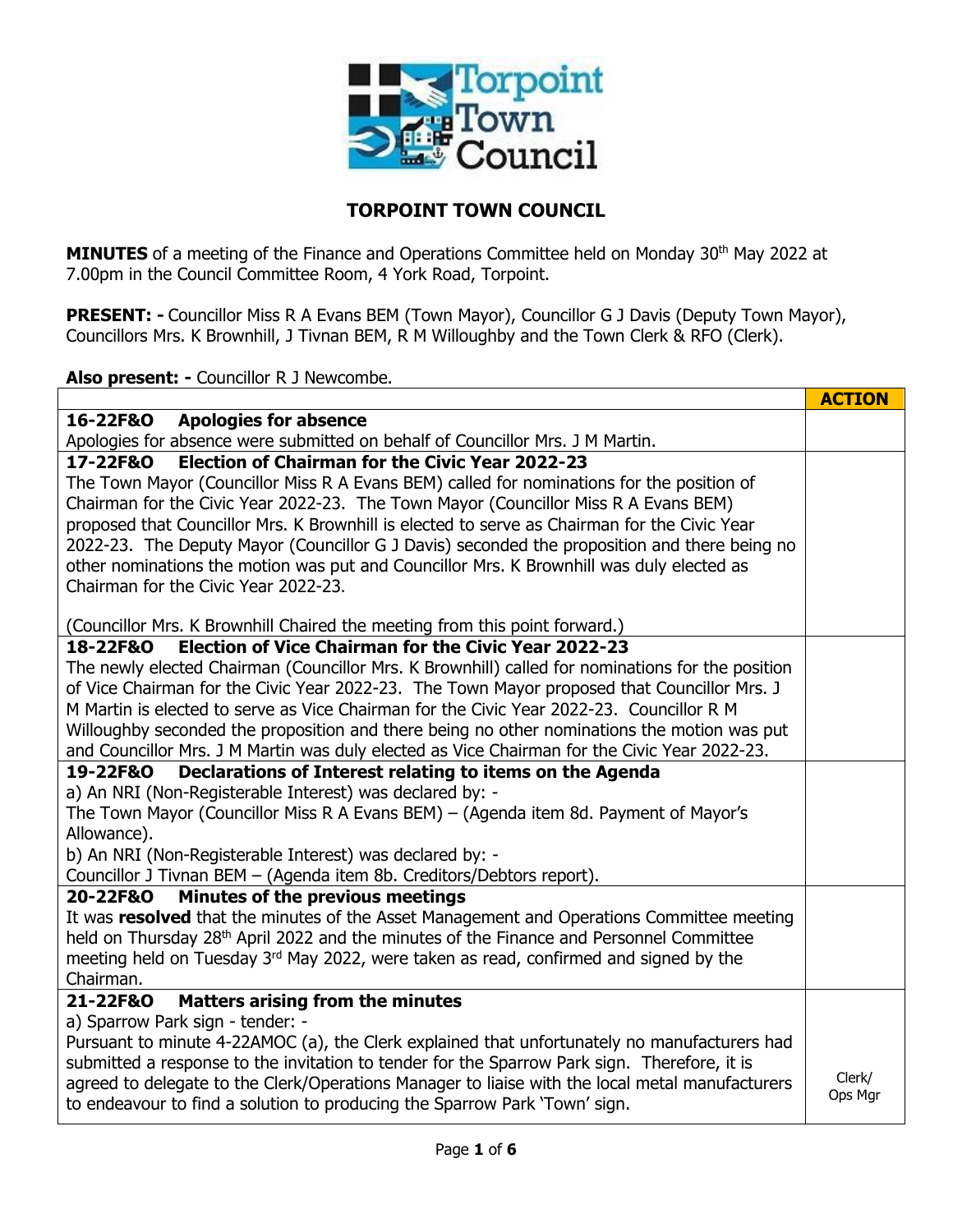

b) Electrical 5 year survey Council Chambers: -

Pursuant to minute 4-22AMOC (b), the Operations Manager was pleased to advise the electrical works, identified as part of the 5 year electrical survey, to the Council Chambers, are all complete.

c) Security to protect access to Thanckes Park Top Field: -

Pursuant to minute 4-22AMOC (d), Councillor J Tivnan BEM highlighted the recent installation, by Cornwall Council, of many very large boulders. There is still the section to the front of the access to be completed, (an re-tractable bollard is expected to be installated) and once this is in place, vehicular access will then be fully restricted to Thanckes Park Top Field. Councillor Tivnan continued that works to the steps between the lower car park and Top Field are half way through to completion with the 'road' being tarmac patched in places.

d) Caravan disposal and gazebo purchase for St. John Ambulance: -

Pursuant to minute 4-22 AMOC (f), the Clerk explained that other council activities have taken priority over arranging the disposal of the caravan, this will now be actioned. The Clerk continued, having met with a representative from St. John Ambulance, ideally they would like an inflatable tent (to treat patients), which could be used at future events. It is agreed for the Clerk to continue the liaison with St. John Ambulance and re-open discussions about providing a gazebo. Councillor Tivnan volunteered to complete a risk assessment for putting up, taking down and the use of a gazebo, should this be required.

Clerk/ Ops Mgr

Clerk

Clerk

e) Weed spraying contract: -

Pursuant to minute 6-22AMOC (c), the Clerk will progress the weed spraying contract, following council's resolve to award the contract.

f) Purchase of mobile defibrillator for use at community events: -

Pursuant to minute 11-22AMOC (b), the Clerk explained the purchase order for a mobile defibrillator has been placed, unfortunately the supplier is currently out of stock. In the interim, Duchy Defibrillators have offered to loan a defibrillator for The Platinum Jubilee Festival being held at The Lawn. Once recived, the mobile defibrillator will be added to the town map of defibrillators and kept safely.

g) Councillor vacancy – following receipt of valid petition for Election: -

Pursuant to minute 7-22F&P (d), Councillor R J Newcombe is the newly Elected Town Councillor.

h) NALC Local Council Award Scheme: -

Pursuant to minute 7-22F&P (b), the Clerk, having met with the CALC representative, provided feedback and explained the Council should initially look at the Gold Standard to establish what is outstanding. The Chairman (Councillor Mrs. K Brownhill) agreed to meet with the Clerk to make progress on this and an update will be provided, using the matrix previously shared by the Deputy Mayor (Councillor G J Davis), to the next meeting of this committee. i) Civic Functions: - Cllr Brownhill/ Clerk

Pursuant to minute 7-22F&P (c), the Clerk explained the forthcoming Platinum Jubilee lunch, as agree at the Adjourned council meeting, will now host up to 120 guests and will be funded from the Civic Functions cost centre.

## **22-22F&O Policies Reviewed by this Committee** a) Code of Conduct (as circulated, reminder for the Civic Year 2022-23): -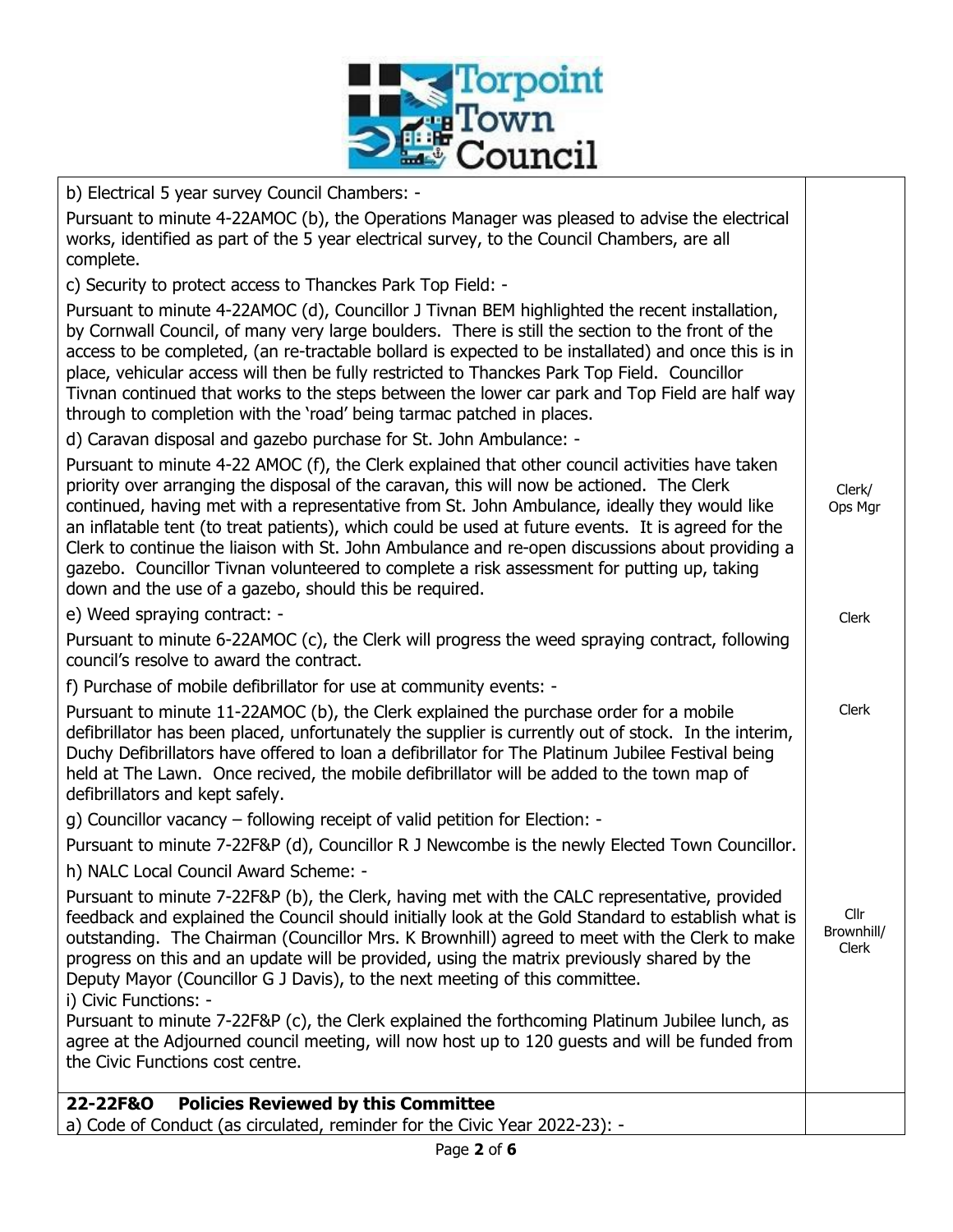

| Following review, the Chairman (Councillor Mrs. K Brownhill) proposed the Town Council Code<br>of Conduct is agreed and adopted for the civic year 2022-23, this was seconded by Councillor R<br>M Willioughby and it is recommended the Town Council Code of Conduct is agreed and | <b>Council</b>     |  |  |  |  |  |
|-------------------------------------------------------------------------------------------------------------------------------------------------------------------------------------------------------------------------------------------------------------------------------------|--------------------|--|--|--|--|--|
| adopted for the civic year 2022-23.                                                                                                                                                                                                                                                 |                    |  |  |  |  |  |
| b) Review Terms of Reference Finance and Operations Committee: -                                                                                                                                                                                                                    |                    |  |  |  |  |  |
| Following review, Members recommended the Terms of Reference for the Finance and                                                                                                                                                                                                    | Cllr<br>Brownhill/ |  |  |  |  |  |
| Opreations Committee are adopted, once they are updated with all Policy review dates, plus the                                                                                                                                                                                      |                    |  |  |  |  |  |
| addition of 'the review/adoption of the Town Council Code of Conduct at the first committee                                                                                                                                                                                         |                    |  |  |  |  |  |
| meeting of the civic year'.                                                                                                                                                                                                                                                         | <b>Council</b>     |  |  |  |  |  |
|                                                                                                                                                                                                                                                                                     |                    |  |  |  |  |  |
| c) Implementation of the Equality, Diversity & Inclusion Policy, include Best Practice Document,                                                                                                                                                                                    |                    |  |  |  |  |  |
| Equality & Diversity Training, the formation of a Disabled Working Party & undertaking access                                                                                                                                                                                       |                    |  |  |  |  |  |
| audit.                                                                                                                                                                                                                                                                              |                    |  |  |  |  |  |
| This agenda item has been referred to the Development and Localism Committee for                                                                                                                                                                                                    |                    |  |  |  |  |  |
| consideration.                                                                                                                                                                                                                                                                      |                    |  |  |  |  |  |
| To consider the Council Business Risk Management<br>23-22F&O                                                                                                                                                                                                                        |                    |  |  |  |  |  |
| a) Overtime Report: -                                                                                                                                                                                                                                                               |                    |  |  |  |  |  |
| Noted.                                                                                                                                                                                                                                                                              |                    |  |  |  |  |  |
| b) Creditors / Debtors Report: -                                                                                                                                                                                                                                                    |                    |  |  |  |  |  |
| Noted.                                                                                                                                                                                                                                                                              |                    |  |  |  |  |  |
| c) Budget Variance- Finance Committee Responsibilities: -                                                                                                                                                                                                                           |                    |  |  |  |  |  |
| The April 2022 Budget Variance, as previously circulated, was reviewed and there were no                                                                                                                                                                                            |                    |  |  |  |  |  |
| concerns. The Clerk highlighted several cost centres already showing a considerable overspend                                                                                                                                                                                       |                    |  |  |  |  |  |
|                                                                                                                                                                                                                                                                                     |                    |  |  |  |  |  |
| on the annual budget in the first month, these are of concern and will ensure the budget                                                                                                                                                                                            | Clerk              |  |  |  |  |  |
| variance is considered more closely with the Support Officer and give feedback to council.                                                                                                                                                                                          |                    |  |  |  |  |  |
| d) Payment of Mayor's Allowance for Civic Year 2022-23: -                                                                                                                                                                                                                           |                    |  |  |  |  |  |
| It is <b>recommended</b> to instruct the Clerk to authorise payment of the Mayoral Allowance, via                                                                                                                                                                                   | <b>Council</b>     |  |  |  |  |  |
| Transactional Services at Cornwall Council, to the Town Mayor (Councillor Miss R A Evans BEM)                                                                                                                                                                                       |                    |  |  |  |  |  |
| for the gross amount of $£3,750$ over an eleven month period, June $2022 -$ April 2023, with tax                                                                                                                                                                                    |                    |  |  |  |  |  |
| deducted.                                                                                                                                                                                                                                                                           |                    |  |  |  |  |  |
| (The Town Mayor (Councillor Miss R A Evans BEM) left the room for this agenda item.                                                                                                                                                                                                 |                    |  |  |  |  |  |
| e) Operations Report - Report on any matters relating to council assets, facilities and                                                                                                                                                                                             |                    |  |  |  |  |  |
| operations, including the Library and Christmas Lights: -                                                                                                                                                                                                                           |                    |  |  |  |  |  |
|                                                                                                                                                                                                                                                                                     |                    |  |  |  |  |  |
| The Operations Manager provided the following additional updates to the report: -                                                                                                                                                                                                   |                    |  |  |  |  |  |
| Trampoline at Thanckes Park – parts are still awaited, spares will also be                                                                                                                                                                                                          |                    |  |  |  |  |  |
| ordered;                                                                                                                                                                                                                                                                            |                    |  |  |  |  |  |
| LANTRA training has been booked for two employees;<br>➤                                                                                                                                                                                                                             |                    |  |  |  |  |  |
| The planters at Harvey Street have had some more soil/compost added, plus<br>➤                                                                                                                                                                                                      |                    |  |  |  |  |  |
| some additional plants have been added;                                                                                                                                                                                                                                             |                    |  |  |  |  |  |
| $\triangleright$ Awaiting quotation to repair the damaged wall at Cambridge Field, the quotation                                                                                                                                                                                    |                    |  |  |  |  |  |
| is expected to be received in time for the Development and Localism Committee;                                                                                                                                                                                                      |                    |  |  |  |  |  |
| $\triangleright$ Awaiting quotation to reduce the height of the hedge at Cambridge Field,                                                                                                                                                                                           |                    |  |  |  |  |  |
| abutting St James Road;                                                                                                                                                                                                                                                             |                    |  |  |  |  |  |
| The memorial bench for installation on Chapeldown Road is due for delivery in<br>➤                                                                                                                                                                                                  |                    |  |  |  |  |  |
|                                                                                                                                                                                                                                                                                     |                    |  |  |  |  |  |
| the next two weeks;                                                                                                                                                                                                                                                                 |                    |  |  |  |  |  |
| Contact with the Officer at Cornwall Council, with the responsibility for Japanese<br>➤                                                                                                                                                                                             |                    |  |  |  |  |  |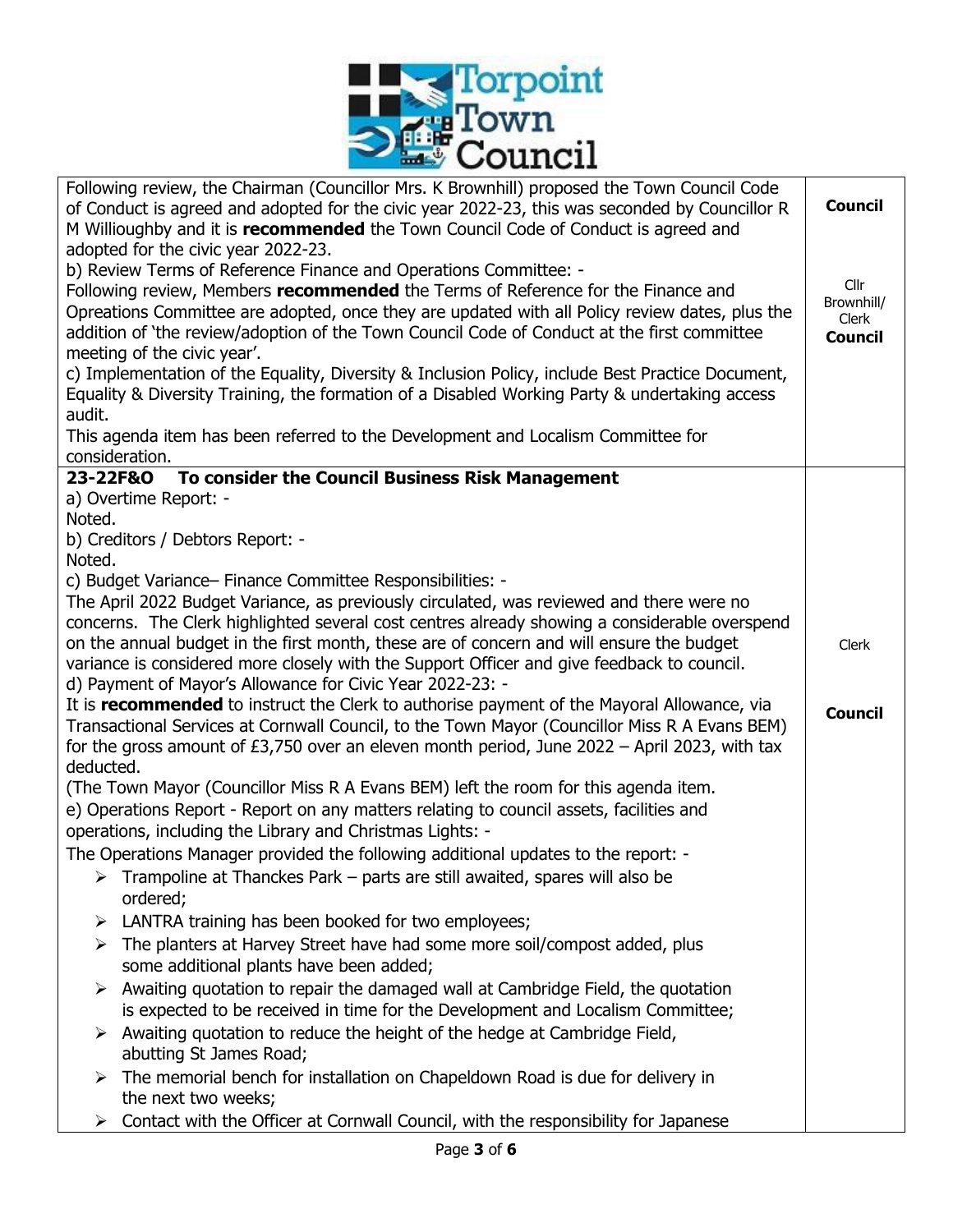

| Knotweed clearance, is being established, this is in relation to the Service Level<br>Agreement, between Cornwall Council and the town council, which has expired.<br>Following discussion, it is agreed the Operations Manager will endeavour to<br>establish contact with the Cornwall Council Officer and then arrange a meeting to<br>review the sites of Japanese Knotweed and the future treatment plan.<br>Christmas Lights bolts testing - the Operations Manager returned to the<br>➤<br>contractor for further advice, who indicated the legal requirement for testing is<br>annually, however common practice is to test every three years and the<br>certificate only offers 12 months of cover. Additonally, the contractor<br>commented that the bolts in Fore Street appeared to be in a very good condition.<br>Operations Manager to update the risk assessment, advising a visual assessment<br>of all bolts is undertaken annually and testing every three years.<br>Enforcement – the Operations Manager has still not be able to undertake this<br>➤<br>training, with the new employee starting work, it is hoped both employees will | Ops Mgr<br>Ops Mgr<br>Clerk |  |  |  |  |
|-------------------------------------------------------------------------------------------------------------------------------------------------------------------------------------------------------------------------------------------------------------------------------------------------------------------------------------------------------------------------------------------------------------------------------------------------------------------------------------------------------------------------------------------------------------------------------------------------------------------------------------------------------------------------------------------------------------------------------------------------------------------------------------------------------------------------------------------------------------------------------------------------------------------------------------------------------------------------------------------------------------------------------------------------------------------------------------------------------------------------------------------------------------|-----------------------------|--|--|--|--|
| now be able to undertake this, in the very near future.<br>Library Display Energy Certificate (DEC) – following a question posited, the<br>➤<br>Operations Manager explained the reason a DEC is currently outstanding for<br>Torpoint Library and Community Hub. This led to a discussion regarding the                                                                                                                                                                                                                                                                                                                                                                                                                                                                                                                                                                                                                                                                                                                                                                                                                                                    |                             |  |  |  |  |
| airflow in the ceiling, the Operations Manager and Clerk will look into this.                                                                                                                                                                                                                                                                                                                                                                                                                                                                                                                                                                                                                                                                                                                                                                                                                                                                                                                                                                                                                                                                               | Ops Mgr                     |  |  |  |  |
| f) Confirm fixed asset / condition register.<br>The Clerk explained the Fixet Asset register will be agreed as part of the Year end accounts for                                                                                                                                                                                                                                                                                                                                                                                                                                                                                                                                                                                                                                                                                                                                                                                                                                                                                                                                                                                                            |                             |  |  |  |  |
| 2021-22, with the updated condition register being considered at the next meeting of this<br>committee.                                                                                                                                                                                                                                                                                                                                                                                                                                                                                                                                                                                                                                                                                                                                                                                                                                                                                                                                                                                                                                                     |                             |  |  |  |  |
| <b>Planning Applications</b><br>24-22F&O                                                                                                                                                                                                                                                                                                                                                                                                                                                                                                                                                                                                                                                                                                                                                                                                                                                                                                                                                                                                                                                                                                                    |                             |  |  |  |  |
| None.                                                                                                                                                                                                                                                                                                                                                                                                                                                                                                                                                                                                                                                                                                                                                                                                                                                                                                                                                                                                                                                                                                                                                       |                             |  |  |  |  |
| <b>Items Referred to this Committee</b><br>25-22F&O<br>None.                                                                                                                                                                                                                                                                                                                                                                                                                                                                                                                                                                                                                                                                                                                                                                                                                                                                                                                                                                                                                                                                                                |                             |  |  |  |  |
| <b>Health and Safety</b><br>26-22F&O                                                                                                                                                                                                                                                                                                                                                                                                                                                                                                                                                                                                                                                                                                                                                                                                                                                                                                                                                                                                                                                                                                                        |                             |  |  |  |  |
| a) Reports and any new, proposed regulations/legislations and current issues: -                                                                                                                                                                                                                                                                                                                                                                                                                                                                                                                                                                                                                                                                                                                                                                                                                                                                                                                                                                                                                                                                             |                             |  |  |  |  |
| Nothing to report.                                                                                                                                                                                                                                                                                                                                                                                                                                                                                                                                                                                                                                                                                                                                                                                                                                                                                                                                                                                                                                                                                                                                          |                             |  |  |  |  |
| b) Fire Risk Assessment for all buildings.                                                                                                                                                                                                                                                                                                                                                                                                                                                                                                                                                                                                                                                                                                                                                                                                                                                                                                                                                                                                                                                                                                                  |                             |  |  |  |  |
| The Operations Manager and Councillor Tivnan met two weeks ago to review the fire risk<br>assessment for the Council Chambers, Councillor Tivnan is forwarding information to the<br>Cllr Tivnan/                                                                                                                                                                                                                                                                                                                                                                                                                                                                                                                                                                                                                                                                                                                                                                                                                                                                                                                                                           |                             |  |  |  |  |
| Operations Manager on this, there are several points to be actioned. The Operations Manager                                                                                                                                                                                                                                                                                                                                                                                                                                                                                                                                                                                                                                                                                                                                                                                                                                                                                                                                                                                                                                                                 |                             |  |  |  |  |
| will undertake a full fire risk assessment at the Library and Community Hub.                                                                                                                                                                                                                                                                                                                                                                                                                                                                                                                                                                                                                                                                                                                                                                                                                                                                                                                                                                                                                                                                                |                             |  |  |  |  |
| 27-22F&O<br><b>Correspondence</b>                                                                                                                                                                                                                                                                                                                                                                                                                                                                                                                                                                                                                                                                                                                                                                                                                                                                                                                                                                                                                                                                                                                           |                             |  |  |  |  |
| a) Section 137 Grant Application - Citizens Advice Cornwall: -<br>Following discussion, it is recommended to award Citizens Advice Cornwall £500.00 to enable                                                                                                                                                                                                                                                                                                                                                                                                                                                                                                                                                                                                                                                                                                                                                                                                                                                                                                                                                                                               |                             |  |  |  |  |
| them to continue to provide free, independent and confidential advice on a wide range of                                                                                                                                                                                                                                                                                                                                                                                                                                                                                                                                                                                                                                                                                                                                                                                                                                                                                                                                                                                                                                                                    |                             |  |  |  |  |
| subjects for everyone in the community.                                                                                                                                                                                                                                                                                                                                                                                                                                                                                                                                                                                                                                                                                                                                                                                                                                                                                                                                                                                                                                                                                                                     |                             |  |  |  |  |
| b) Section 137 Grant Application - Cornwall Air Ambulance: -                                                                                                                                                                                                                                                                                                                                                                                                                                                                                                                                                                                                                                                                                                                                                                                                                                                                                                                                                                                                                                                                                                |                             |  |  |  |  |
| Members considered the letter, with application form to follow and following discussion, it is<br>recommended to award Cornwall Air Ambulance £500.00 to continue to fund their lifesaving                                                                                                                                                                                                                                                                                                                                                                                                                                                                                                                                                                                                                                                                                                                                                                                                                                                                                                                                                                  |                             |  |  |  |  |
| work and help fund their critical care paramedics training.                                                                                                                                                                                                                                                                                                                                                                                                                                                                                                                                                                                                                                                                                                                                                                                                                                                                                                                                                                                                                                                                                                 |                             |  |  |  |  |
| c) Employer Newsletter May 2022 - Cornwall Pension Fund: -                                                                                                                                                                                                                                                                                                                                                                                                                                                                                                                                                                                                                                                                                                                                                                                                                                                                                                                                                                                                                                                                                                  |                             |  |  |  |  |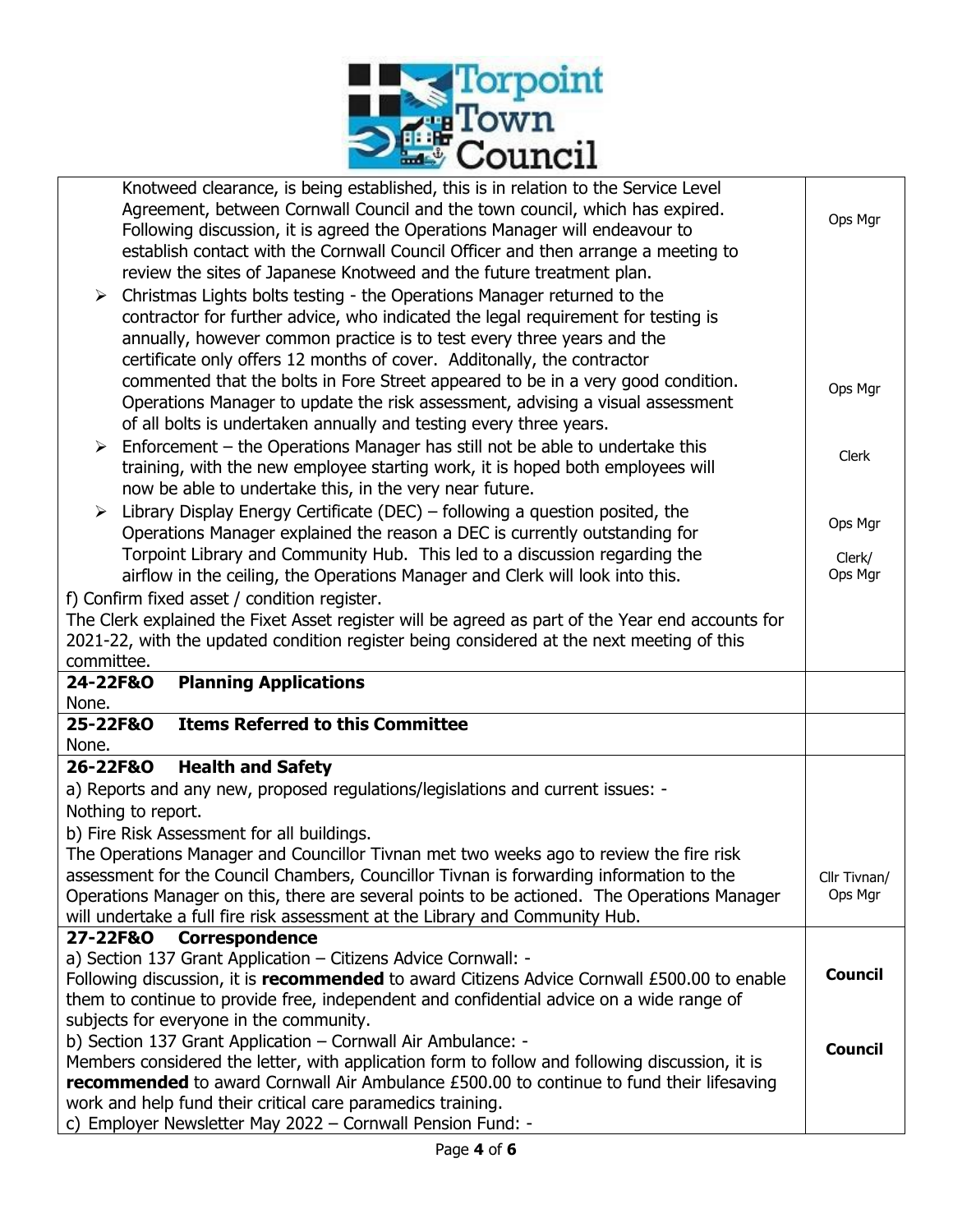

| Noted.<br>d) The Public Sector Deposit Fund April 2022: -                                                                                                                  |                                          |             |                   |           |                                                                                                        |                |  |  |
|----------------------------------------------------------------------------------------------------------------------------------------------------------------------------|------------------------------------------|-------------|-------------------|-----------|--------------------------------------------------------------------------------------------------------|----------------|--|--|
| Noted.<br>e) Public Sector Protection Order, Renewal of existing dog bans on beaches: -                                                                                    |                                          |             |                   |           |                                                                                                        |                |  |  |
| Noted.                                                                                                                                                                     |                                          |             |                   |           |                                                                                                        |                |  |  |
| f) Request to join to elicit change from Cornwall Council in respect of allocation of social housing                                                                       |                                          |             |                   |           |                                                                                                        |                |  |  |
| - Lanteglos by Fowey Parish Council: -                                                                                                                                     |                                          |             |                   |           |                                                                                                        |                |  |  |
| Noted.                                                                                                                                                                     |                                          |             |                   |           |                                                                                                        |                |  |  |
| g) Installation of defibrillator at Torpoint Fire Station (liaison between Cornwall Council and                                                                            |                                          |             |                   |           |                                                                                                        |                |  |  |
| Torpoint Town Partnership as custodians of community defibrillator funding): -<br>The Clerk explained Cornwall Fire and Rescue Service has given the go ahead to install a |                                          |             |                   |           |                                                                                                        |                |  |  |
|                                                                                                                                                                            |                                          |             |                   |           | community defibrillator at Torpoint Fire Station, and it is recommended the council will: -            |                |  |  |
|                                                                                                                                                                            |                                          |             |                   |           | $\triangleright$ Continue the liaison with Cornwall Fire and Rescue Service to install the community   |                |  |  |
|                                                                                                                                                                            | defribrillator at Torpoint Fire Station; |             |                   |           |                                                                                                        |                |  |  |
|                                                                                                                                                                            |                                          |             |                   |           | $\triangleright$ Purchase a defibrillator and receive a donation from the community group, to fund the |                |  |  |
|                                                                                                                                                                            | installation at this location;           |             |                   |           |                                                                                                        |                |  |  |
| $\triangleright$ Once installed, fund the annual monitoring charge;<br>$\triangleright$ Add to the council's fixed asset register and maintain for and on behalf of the    |                                          |             |                   |           |                                                                                                        |                |  |  |
| community.                                                                                                                                                                 |                                          |             |                   |           |                                                                                                        |                |  |  |
| h) Free of Charge Application - The Coppola School of Performing Arts: -                                                                                                   |                                          |             |                   |           |                                                                                                        |                |  |  |
|                                                                                                                                                                            |                                          |             |                   |           | Following consideration, it is resolved to grant The Coppola School of Performing Arts free of         | <b>Council</b> |  |  |
|                                                                                                                                                                            |                                          |             |                   |           | charge use for set up and rehearsals, plus two shows, for the week commencing Monday 6th               |                |  |  |
| June 2022.<br>i) Increase in charges - Biffa: -                                                                                                                            |                                          |             |                   |           |                                                                                                        |                |  |  |
| Noted.                                                                                                                                                                     |                                          |             |                   |           |                                                                                                        |                |  |  |
|                                                                                                                                                                            |                                          |             |                   |           |                                                                                                        |                |  |  |
| 28-22F&O                                                                                                                                                                   | <b>Accounts for payment</b>              |             |                   |           |                                                                                                        |                |  |  |
| <b>Contact Name</b>                                                                                                                                                        | <b>Invoice</b><br><b>Number</b>          | Total $(E)$ | <b>VAT</b><br>(E) | NET $(f)$ | <b>Description</b>                                                                                     |                |  |  |
| Wicksteed Leisure                                                                                                                                                          | Invoice                                  |             |                   |           |                                                                                                        |                |  |  |
| Ltd                                                                                                                                                                        | 0000817799                               | 451.54      | 75.26             | 376.28    | Parks equipment                                                                                        |                |  |  |
|                                                                                                                                                                            | Invoice                                  |             |                   |           |                                                                                                        |                |  |  |
| Toolstation<br>Limited                                                                                                                                                     | XWW0123234<br>43                         | 220.06      | 24.67             | 195.39    | Parks equipment                                                                                        |                |  |  |
|                                                                                                                                                                            |                                          |             |                   |           |                                                                                                        |                |  |  |
| Print Options                                                                                                                                                              | INV-13398                                | 905.00      | 30.00             | 875.00    | 3500 A5 8 page newsletter                                                                              |                |  |  |
|                                                                                                                                                                            | Invoice                                  |             |                   |           |                                                                                                        |                |  |  |
| <b>Biffa</b>                                                                                                                                                               | 522C32733                                | 36.94       | 6.16              | 30.78     | Chambers waste collection                                                                              |                |  |  |
|                                                                                                                                                                            | Invoice                                  |             |                   |           | Chambers recycling                                                                                     |                |  |  |
| <b>Biffa</b>                                                                                                                                                               | 522C32732                                | 10.24       | 1.71              | 8.53      | collection                                                                                             |                |  |  |
|                                                                                                                                                                            | Invoice                                  |             |                   |           |                                                                                                        |                |  |  |
| <b>Biffa</b>                                                                                                                                                               | 522C32731                                | 28.30       | 4.72              | 23.58     | Library waste collection                                                                               |                |  |  |
|                                                                                                                                                                            | Invoice                                  |             |                   |           |                                                                                                        |                |  |  |
| <b>Biffa</b>                                                                                                                                                               | 522C32730                                | 20.47       | 3.41              | 17.06     | Library recycling collection                                                                           |                |  |  |